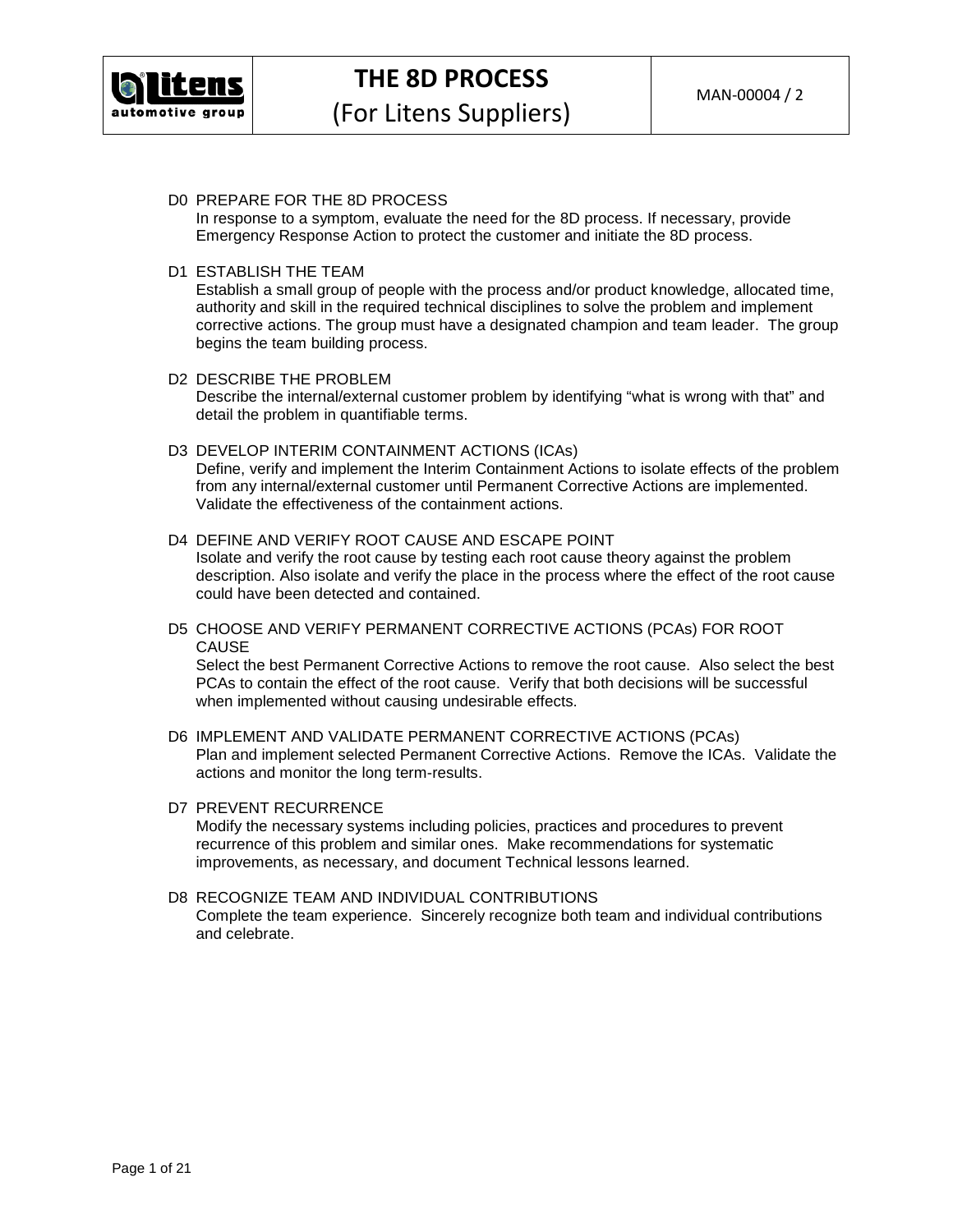

# 8D ASSESSING QUESTIONS

To ensure consistency in application of the process, the following list of questions have been developed to assist the team in achieving the objective of this discipline.

## DO – PREPARE FOR THE 8D PROCESS

## Emergency Response Action (ERA)

- 1. Necessity for Emergency Response Actions has been evaluated?
- 2. If an Emergency Response Action was taken, it has been verified?
- 3. If an Emergency Response Action was taken, it has been validated?

#### 8D Application Criteria

- 4. The symptom(s) has been defined and quantified?
- 5. The 8D customer(s) who experienced the symptom(s) and, if appropriate, the affected parties, have been identified.
- 6. Measurements taken to quantify the symptom(s) demonstrate that a performance gap exists AND/OR that priority (severity, urgency, growth) of the symptom warranted initiation of the process?
- 7. The cause of the problem is unknown?
- 8. Management is committed to dedicate the necessary resources to fix the problem at the root cause level and to prevent recurrence?
- 9. Symptom complexity exceeds the ability of one person to resolve the problem?

#### **Other**

10. The new 8D will not duplicate an existing 8D?

- 11. All changes are documented (e.g. FMEA, Control Plan, Process Flow)?
- 12. Measurables have been reviewed?
- 13. The 8D Report has been updated?
- 14. The need for a service action has been determined?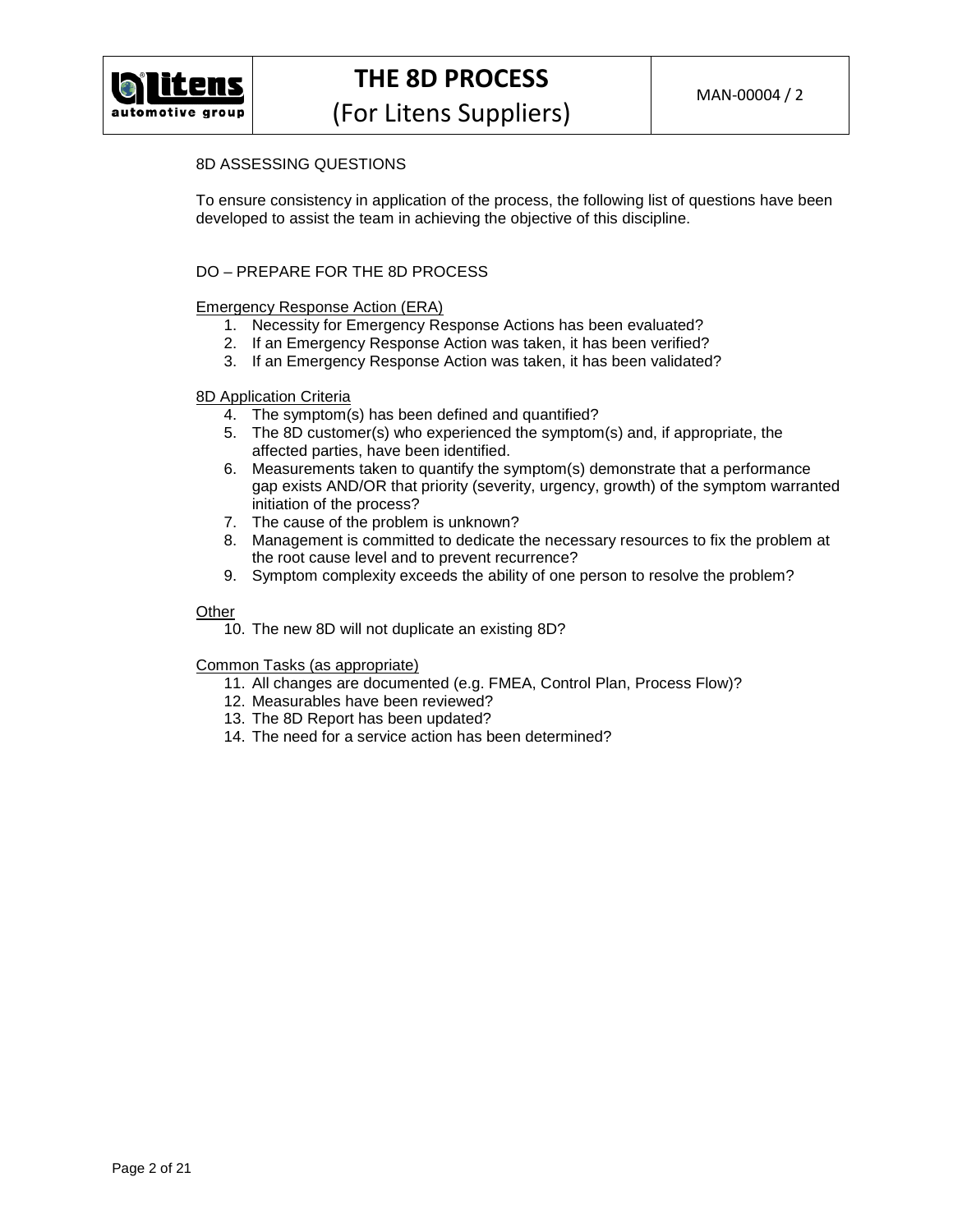

## DO – PREPARE FOR THE 8D PROCESS

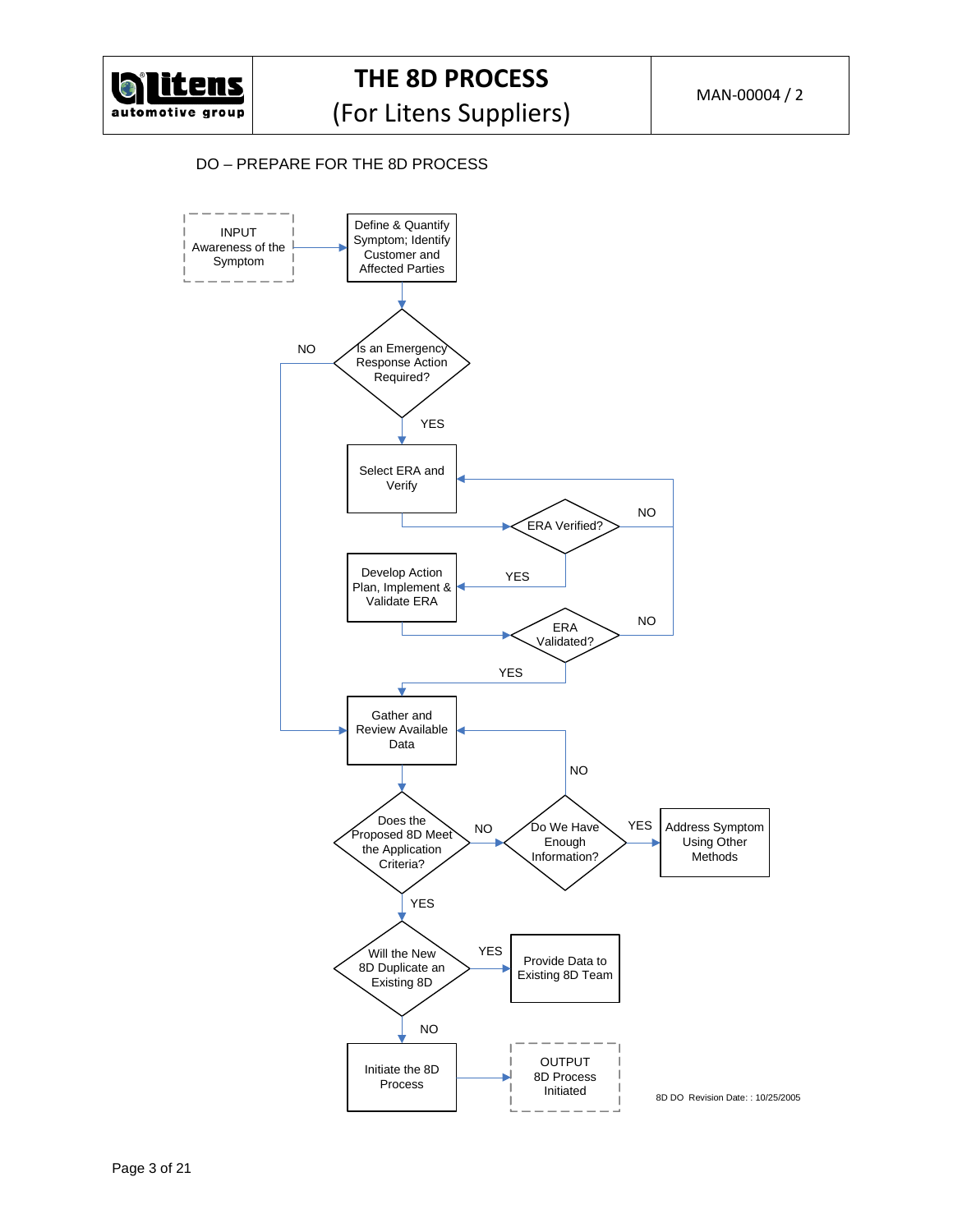

## **THE 8D PROCESS**

To ensure consistency in application of the process, the following list of questions have been developed to assist the team in achieving the objectives of this discipline and satisfy customer requirements.

## **D1 - ESTABLISH THE TEAM**

## Warming-Up

- 1. A regular team meeting time and place is established?
- 2. The team meeting room is user-friendly?
- 3. Adequate team building has been done to build relationships with team members?
- 4. Preparation is adequate to help team members focus on the team's activity?
- 5. The purpose of each meeting has been highlighted?
- 6. The team is informed of each meeting's agenda?

## Membership

- 7. The people affected by the problem are represented on the team?
- 8. The 8D Customer's viewpoint is represented?
- 9. Each individual has a reason for being on the team and this has been communicated to them?
- 10. The team is large enough to include all necessary input but small enough to act effectively?
- 11. The team membership reflects the problem's current status?
- 12. The team members agree on the team membership?

## Product/Process Knowledge

13. Special skills or experience that the team will require is available?

## Operating Procedures and Working Relationship

- 14. The team's goals and membership roles have been clarified?
- 15. The team has sufficient decision making authority to accomplish its goals?
- 16. Communication plans have been developed for both internal and external team information?
- 17. All individual members agree with and understand the team's goals?

## Roles

- 18. The Champion of the team has been identified?
- 19. The Team Leader has been identified?
- 20. Team Member's roles and responsibilities are clear?
- 21. Need for a facilitator to coach the process and manage team consensus has been considered?

- 22. All changes are documented (e.g. FMEA, Control Plan, Process Flow)?
- 23. Measurables have been reviewed?
- 24. The 8D Report has been updated?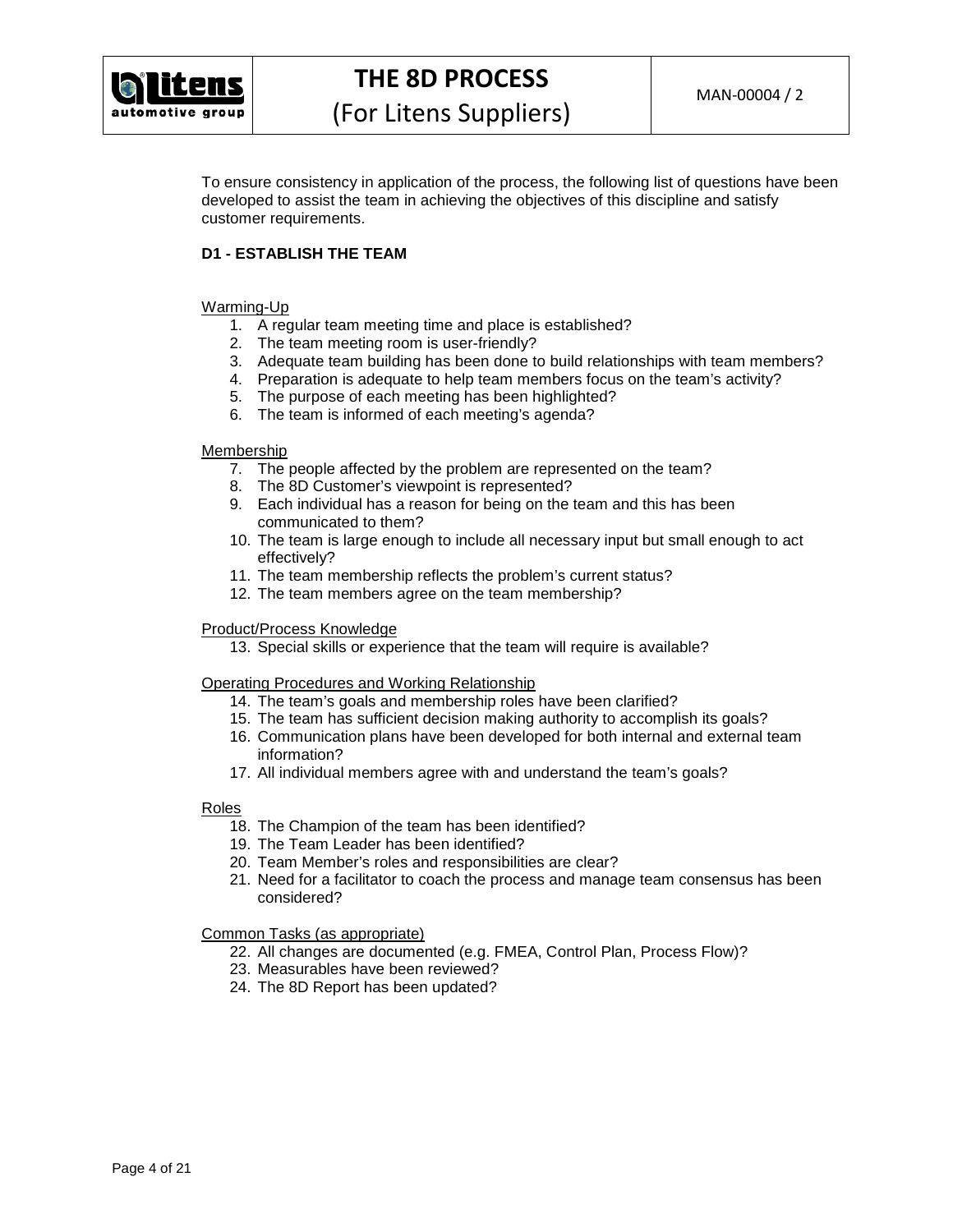

## D1 - Establish the Team

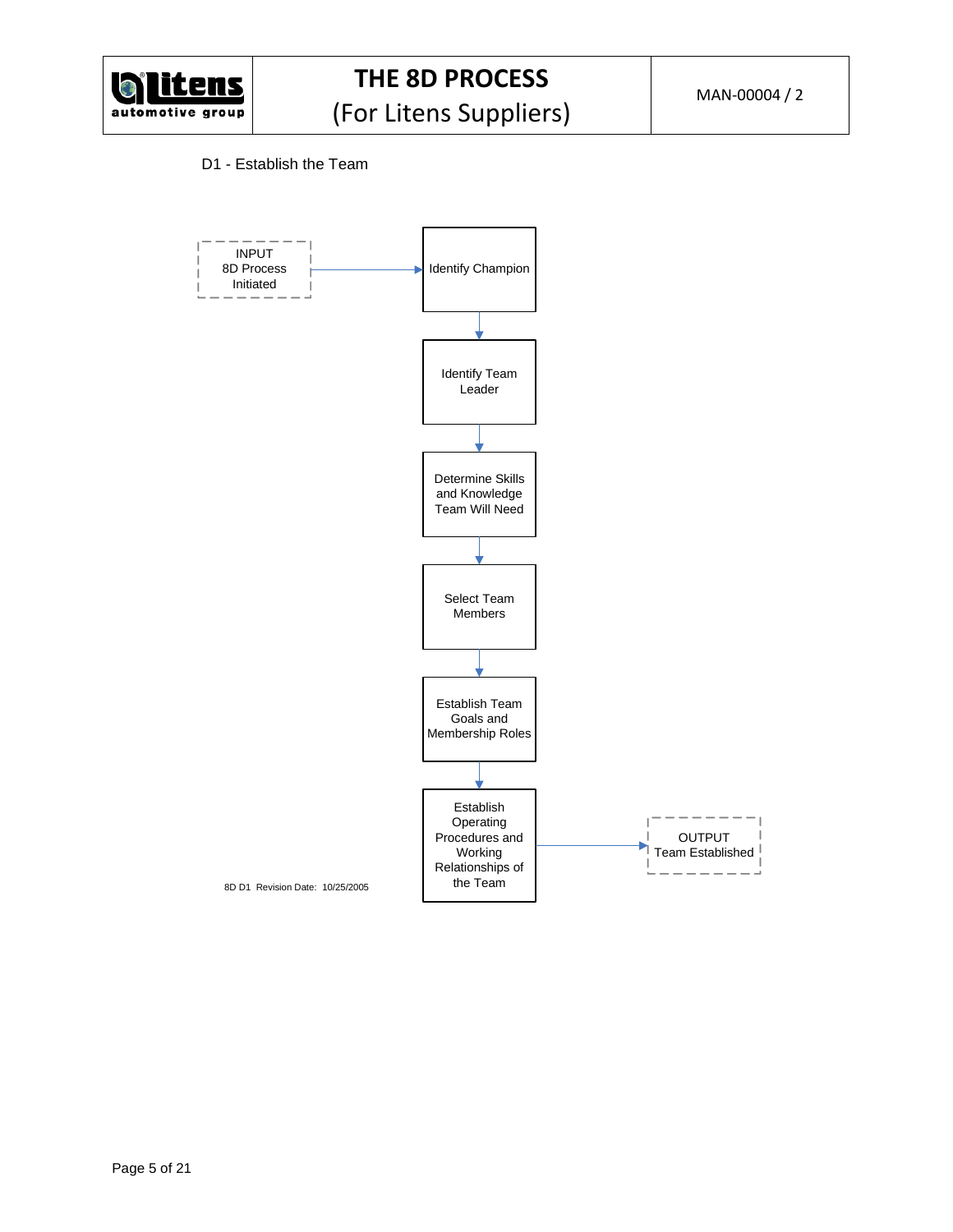

To ensure consistency in application of the process, the following list of questions have been developed to assist the team in achieving the objectives of this discipline.

## **D2 - DESCRIBE THE PROBLEM**

## Problem Statement

- 1. The question "What's wrong with what?" has been answered?
- 2. Repeated Why's were used asking the question "Do we know for certain why this is occurring"?
- 3. A specific problem statement has been defined (object and defect)?

## Problem Description

- 4. Is/Is Not Analysis has been performed (what, where, when, how big)?
- 5. Prior experience has been considered to determine if this problem has appeared before?
- 6. The current process flow has been identified?
- 7. Changes from the original process flow, if any, have been evaluated?
- 8. Process details have been reviewed to determine where this problem first appears?
- 9. The engineering system design has been studied and system delivery, system function and interactions between components in the system are understood?
- 10. Problem pattern(s) has been considered/evaluated?
- 11. Similar components and/or parts have been reviewed for the same problem?
- 12. All required data has been collected and analyzed?
- 13. The affect of the ERA on the data has been evaluated?
- 14. Physical evidence of the problem has been obtained?
- 15. A Cause & Effect Diagram has been completed?

## Type of Problem

16. Determination has been made as to whether this problem describes a "something changed" or a "never been there" situation?

Review of Problem Description

- 17. The problem description has been confirmed as to what the customer(s) and/or affected party(s) are experiencing?
- 18. The necessity of reviewing the problem with executive management has been evaluated?
- 19. Consideration has been made for setting aside financial reserves?
- 20. Moral, social, or legal obligations related to this problem have been considered?

Common Tasks (as appropriate)

- 21. All changes are documented (e.g. FMEA, Control Plan, Process Flow)?
- 22. The team composition has been reconsidered?
- 23. Measurables have been reviewed?
- 24. The need for a Service Action has been determined?
- 25. The 8D Report has been updated?

Effect on the Customer: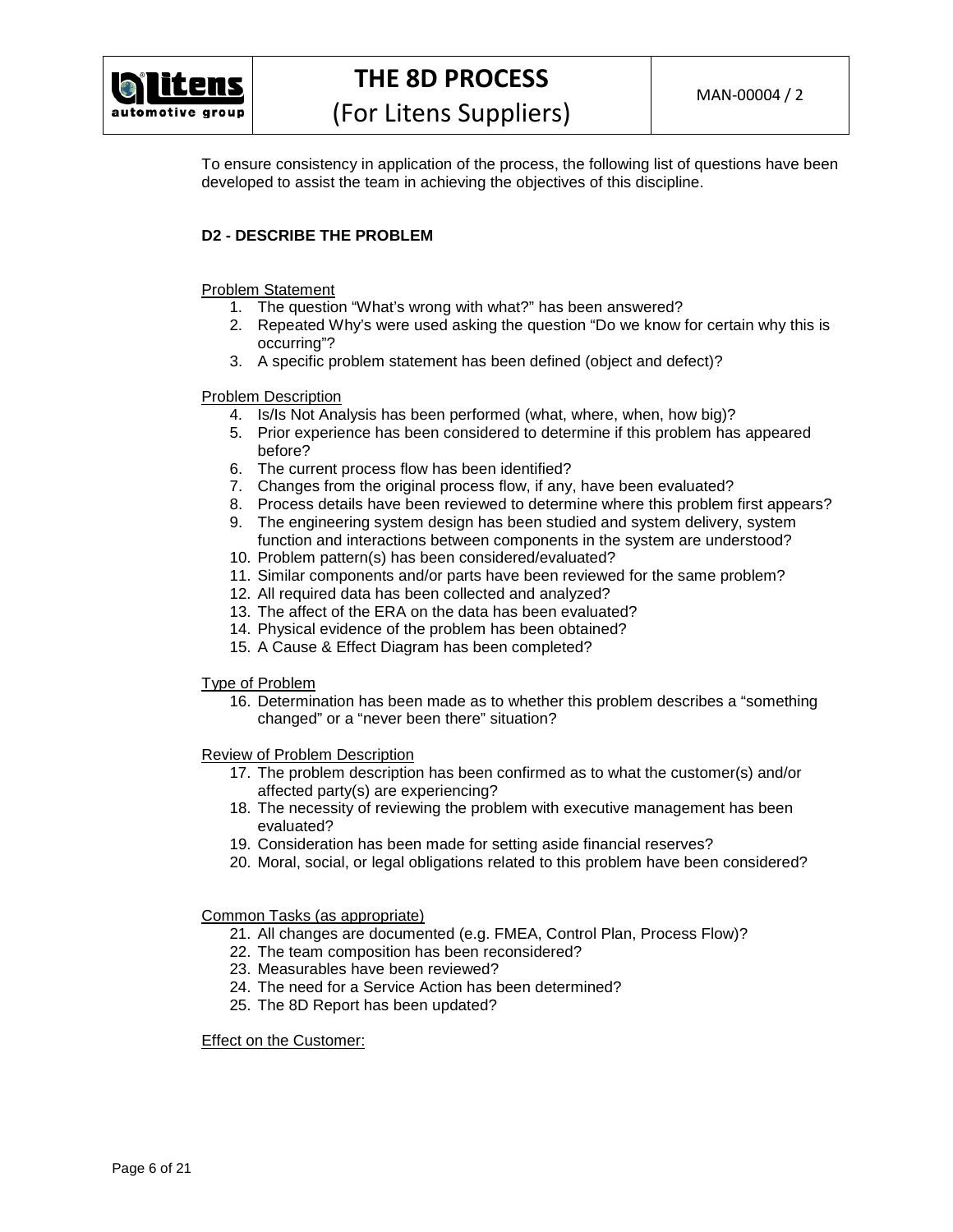

D2 - DESCRIBE The PROBLEM

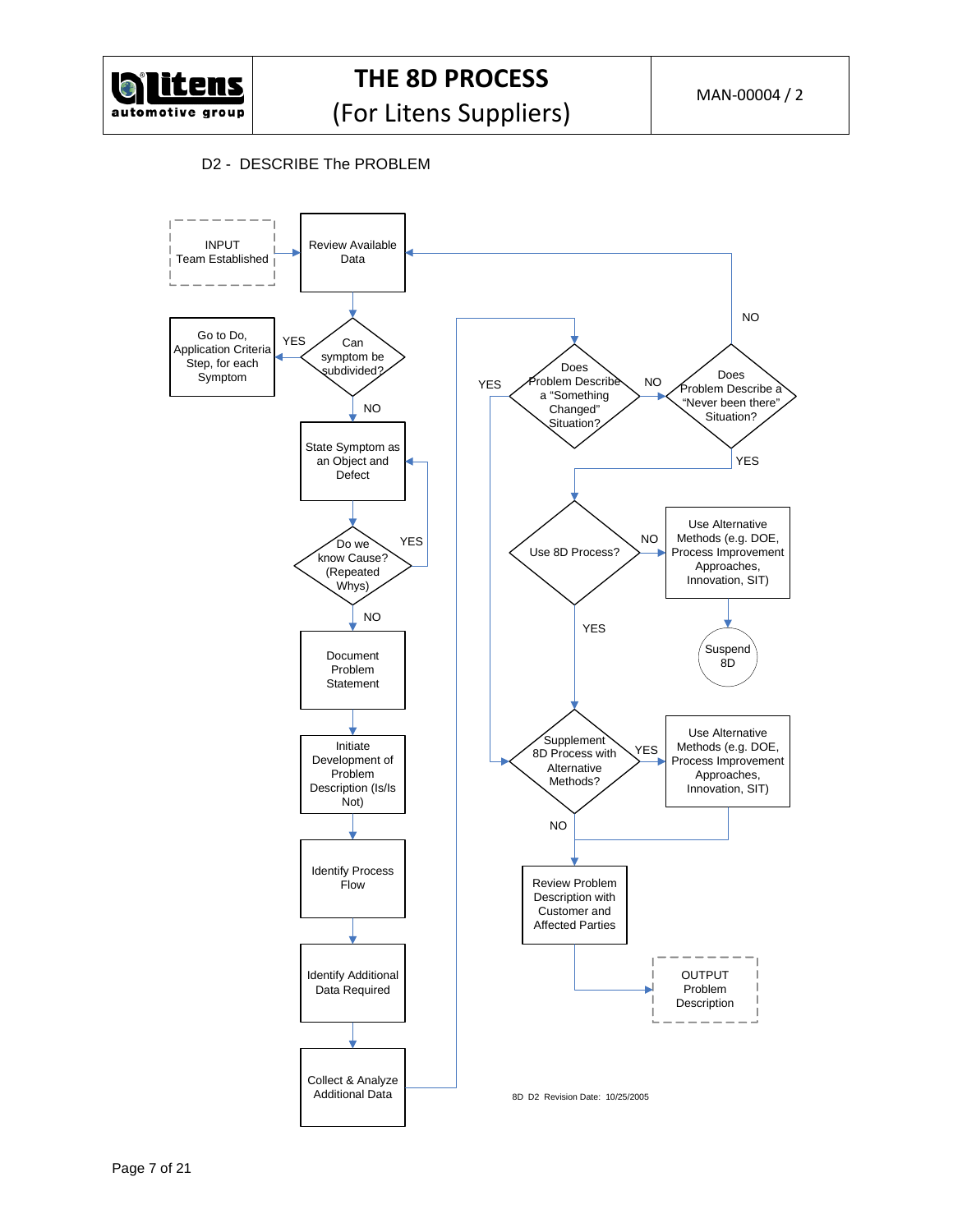

## **THE 8D PROCESS**

(For Litens Suppliers)

To ensure consistency in application of the process, the following list of questions have been developed to assist the team in achieving the objectives of this discipline.

## **D3 – INTERIM CONTAINMENT ACTIONS (ICAs)**

Before ICA Implementation

- 1. The need for ICAs has been determined?
- 2. Evaluation made of the ERA to help select the "best" ICA?
- 3. Consultation with the 8D Customer and/or Champion has been conducted to establish criteria for ICA selection?
- 4. Based on the criteria established, the ICA provides the best balance of benefits and risks?
- 5. The ICA protects the customer 100% from the effect of the problem?
- 6. The ICA has been verified?
- 7. The ICA is cost effective and easy to implement?

#### Planning

- 8. Appropriate departments have been involved in the Planning of this decision?
- 9. Consideration has been given to the appropriate Advances Product Quality Planning (APQP) tools (e.g. FMEA, Control Plans, Instructions)?
- 10. Plans, including action steps, have been developed considering who needs to do what by when?
- 11. The customer's viewpoint has been considered for this ICA (if required)?
- 12. The customer's approval has been obtained?
- 13. A validation method has been determined?
- 14. Consideration has been given as to what could go wrong and to contingent actions?
- 15. Implementation resources are available and adequate?

#### Post Implementation

- 16. The validation data indicate that the 8D customer is being protected?
- 17. The ICA has been evaluated for improvement?

- 18. All changes are documented (e.g. FMEA, Control Plan, Process Flow)?
- 19. The team composition has been reconsidered?
- 20. Measurables have been reviewed?
- 21. The need for a Service Action has been determined?
- 22. The 8D Report has been updated?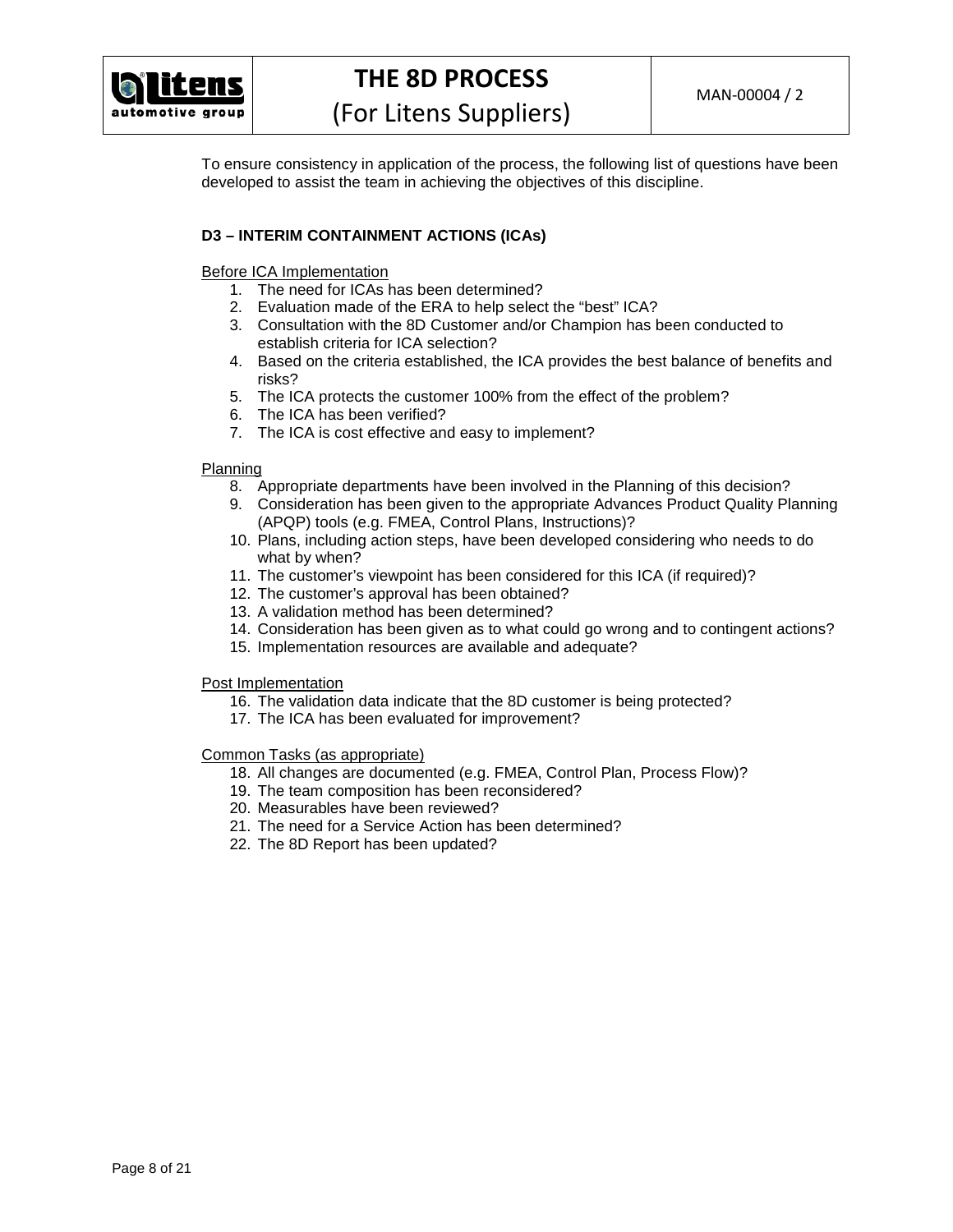

## **D3 – INTERIM CONTAINMENT ACTIONS (ICAs)**

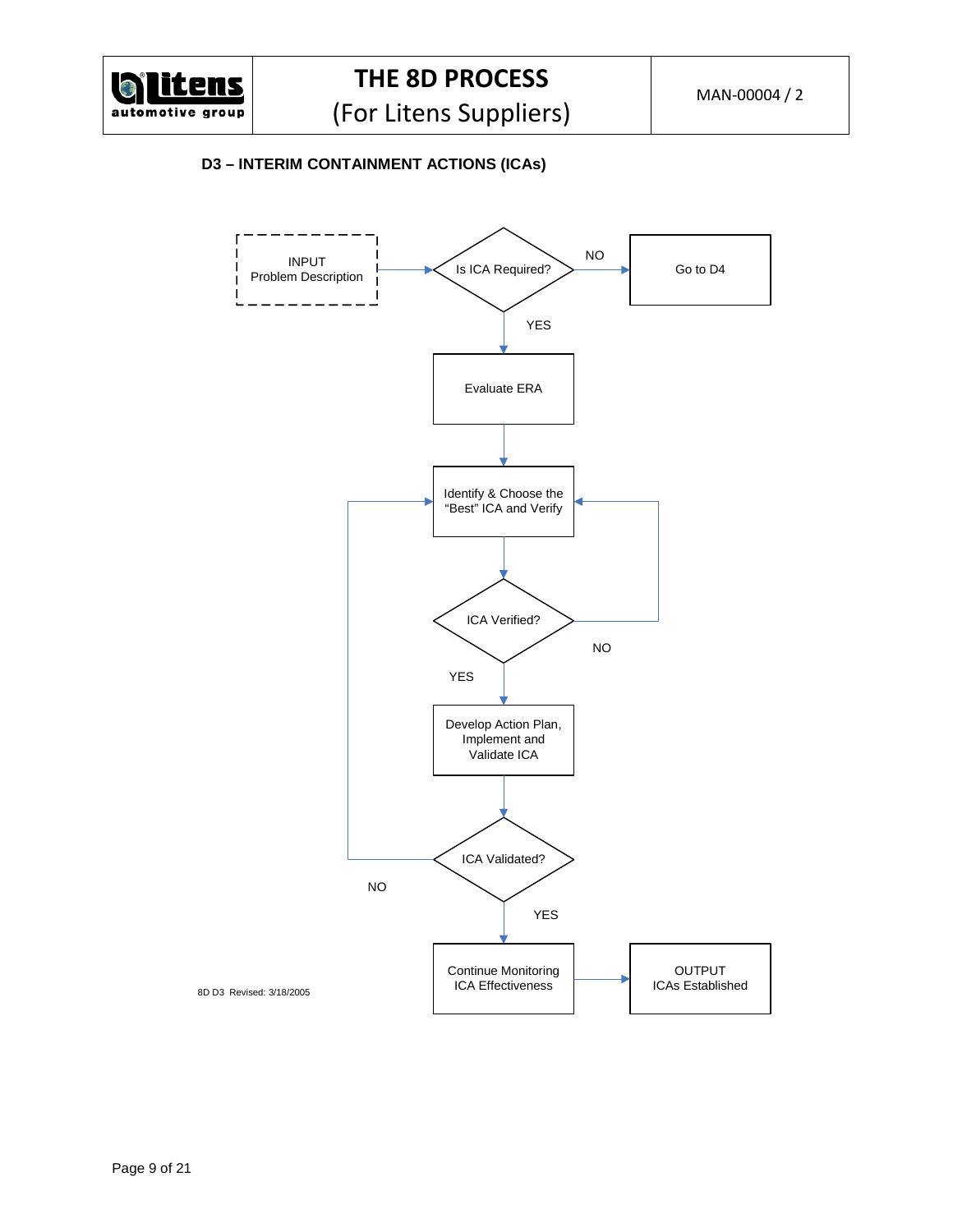

To ensure consistency in application of the process, the following list of questions have been developed to assist the team in achieving the objectives of this discipline.

## **D4 – DEFINE and VERIFY ROOT CAUSE and ESCAPE POINT**

## Root Cause

- 1. The factual information in the problem description (Is/Is Not) has been updated?
- 2. Differences unique to the Is when compared to the companion Is Not have been identified?
- 3. For a "Change-Induced" problem, changes in or around the differences have been uncovered?
- 4. The theories developed have been tested against all the facts at D2?
- 5. The Most Likely Cause accounts for all the facts at D2?
- 6. The Root Cause was verified passively and actively?
- 7. Root Cause Analysis has gone far enough (we don't need to know why this root cause happened)?

## More Than One Root Cause

- 8. The causes were reviewed to determine if, collectively, they account for all of the Problem Description (i.e. the desired performance level is achievable)?
- 9. If achievable, the team considered and reviewed with the Champion the benefit of developing a separate Problem Description and, by definition, initiating a separate 8D for each Root Cause identified?
- 10. If not achievable, the team considered and reviewed with the Champion the benefit of alternative problem solving methods/tools (e.g. DOE, Process Improvement Approaches, SIT): a) independent of an 8D, or b) as a compliment to an 8D?

## Escape Point

- 11. The Process flow was reviewed and control points associated with Root Cause(s) identified?
- 12. A determination was made as to the existence of a control system to detect the problem?
- 13. If a control system exists, changes from its original design (if any) have been identified?
- 14. Control Points closest to the Root Cause(s) were identified?
- 15. The capability of the Control System of detecting the problem has been verified?
- 16. The need to improve the Control System has been evaluated?

- 17. All changes are documented (e.g. FMEA, Control Plan, Process Flow)?
- 18. The team composition has been reconsidered?
- 19. Measurables have been reviewed?
- 20. The need for a Service Action has been determined?
- 21. The 8D Report has been updated?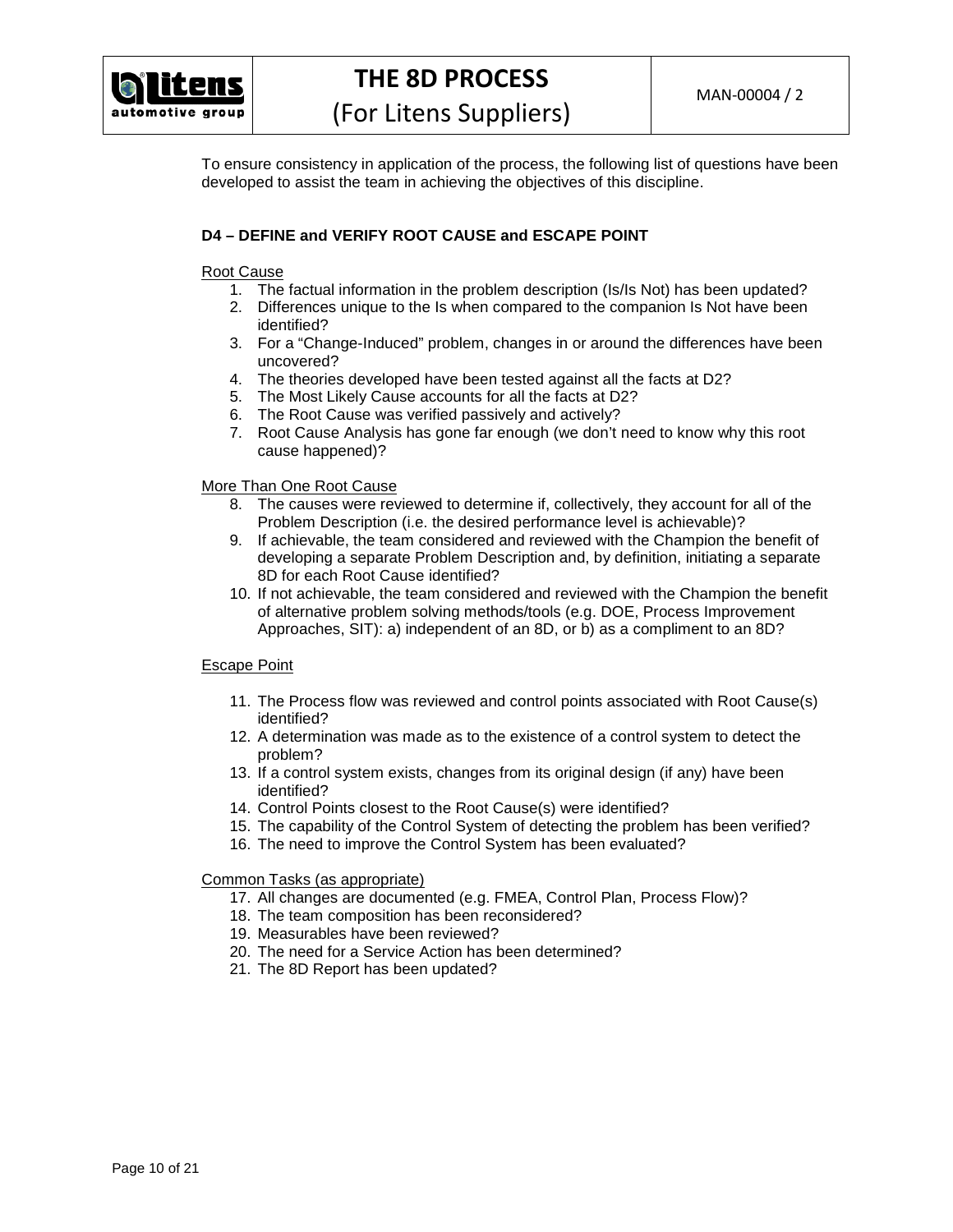

**D4 – DEFINE and VERIFY ROOT CAUSE and ESCAPE POINT** 

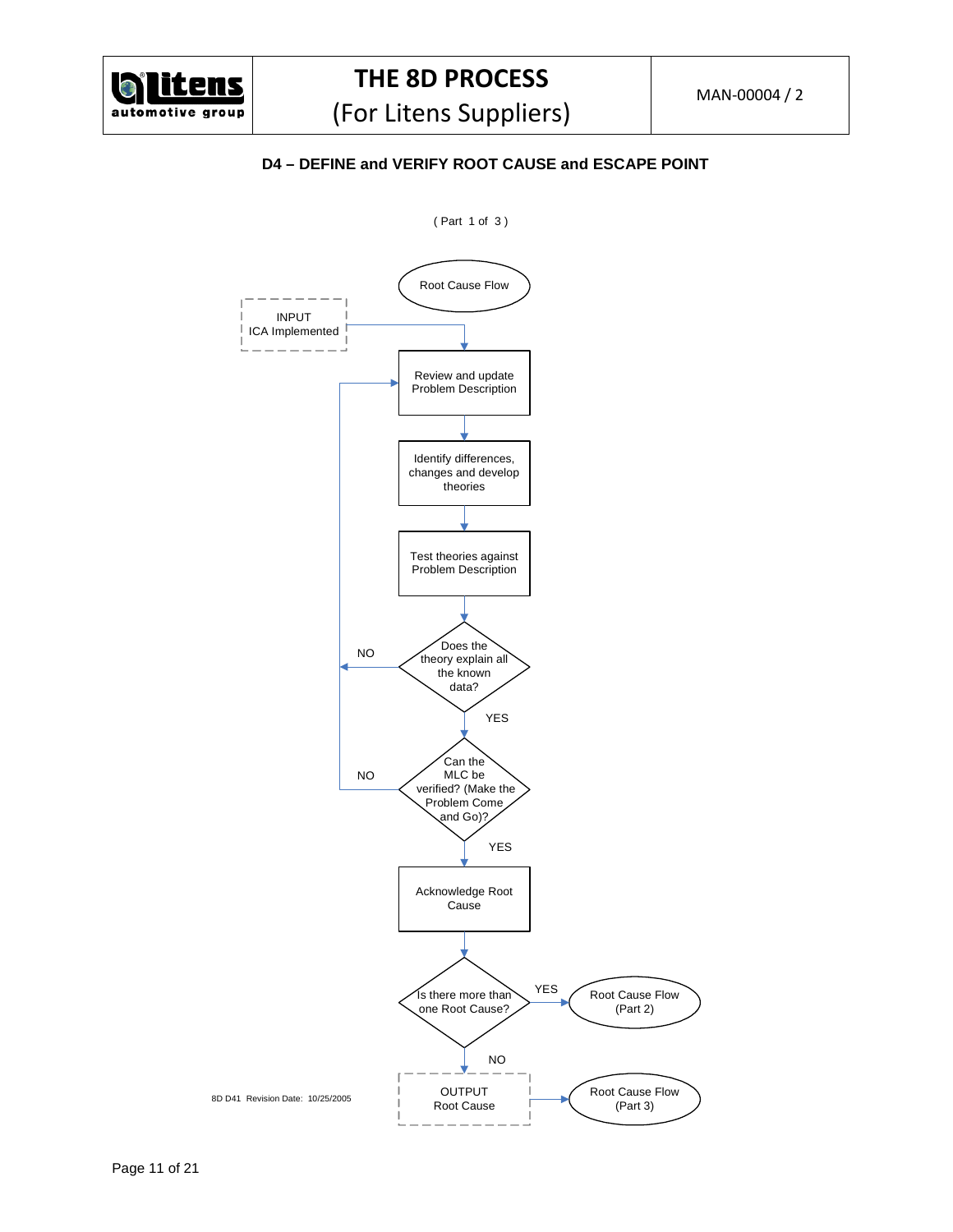



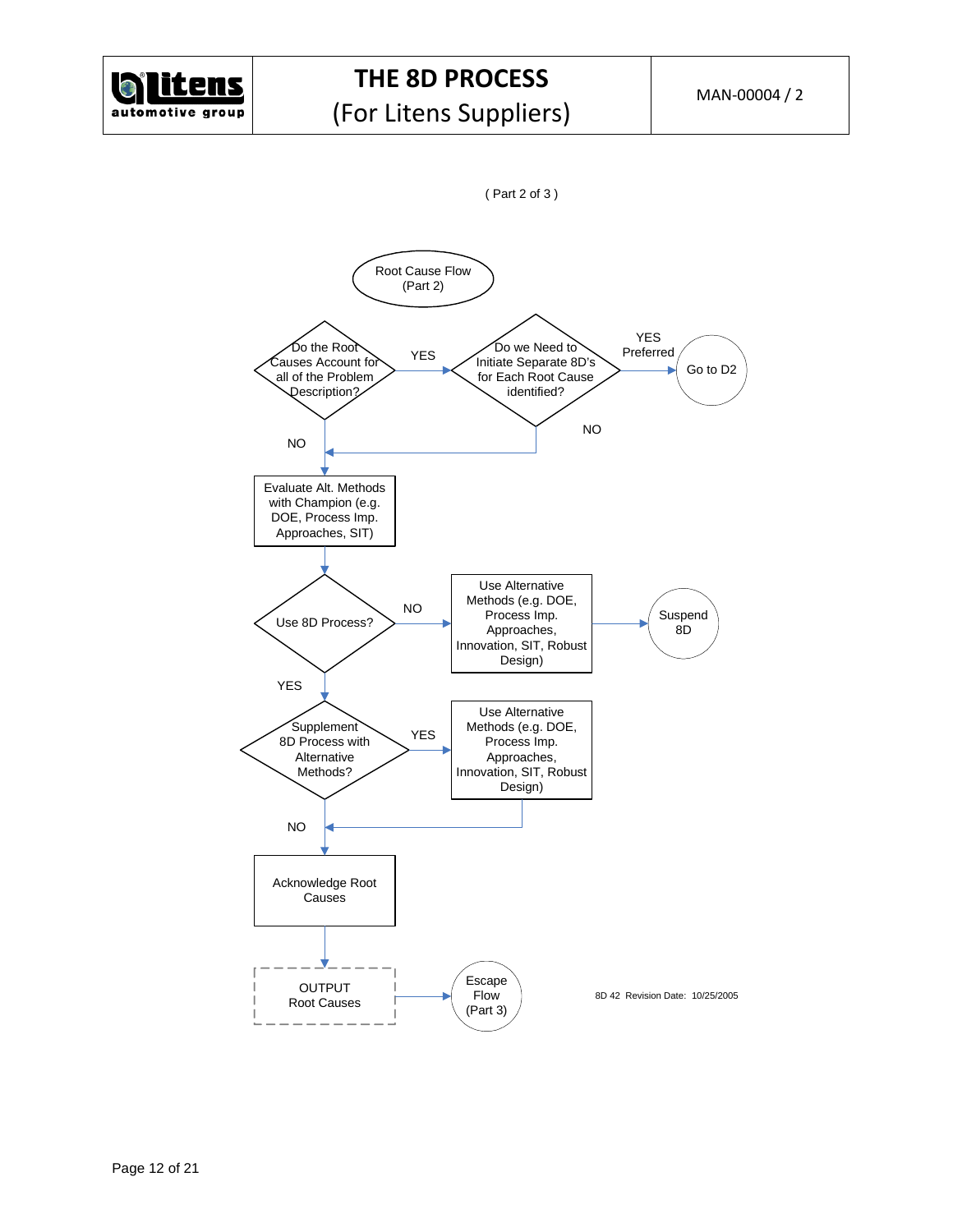

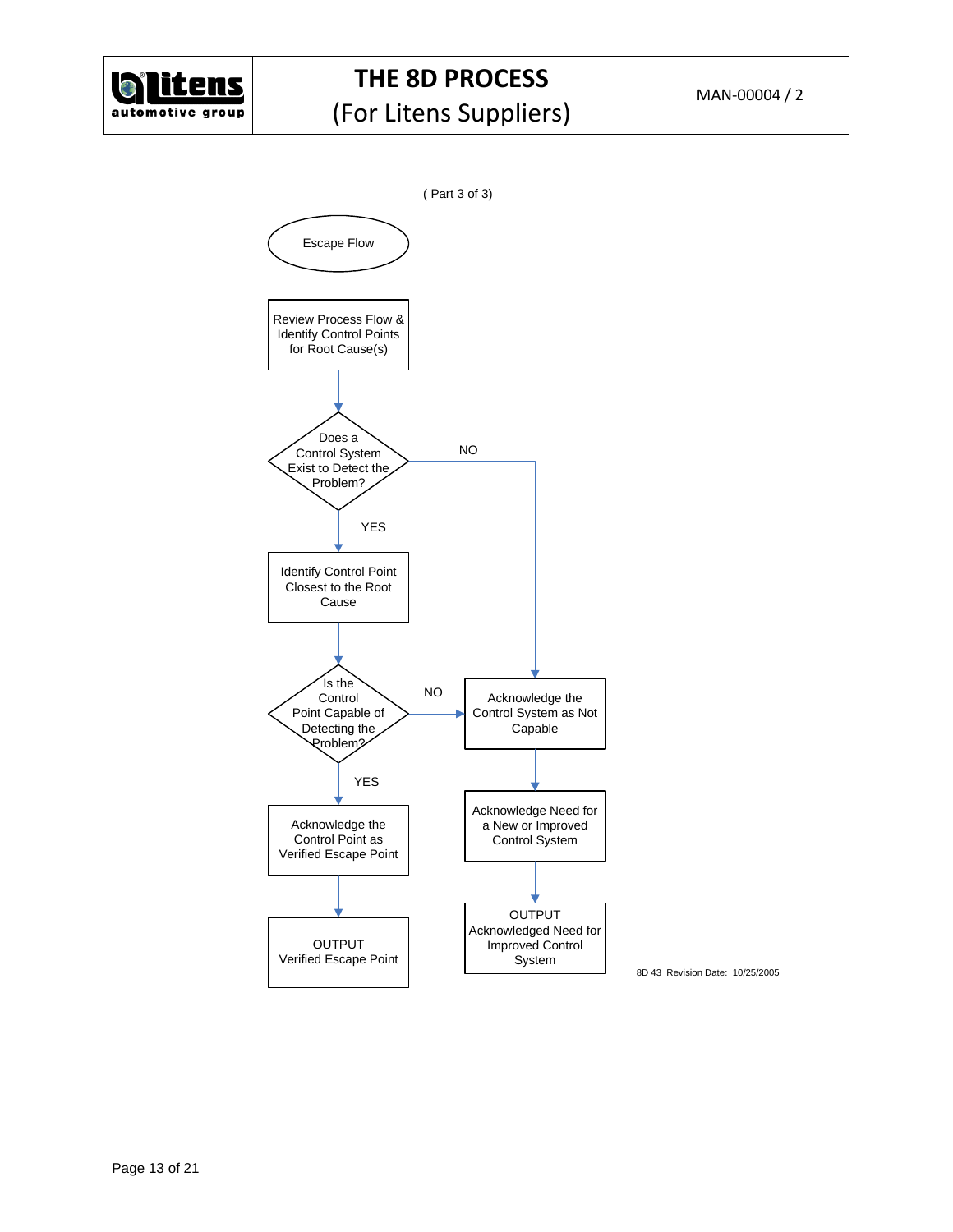

To ensure consistency in application of the process, the following questions have been developed to assist the team in achieving the objectives of this discipline.

## **D5 – CHOOSE and VERIFY PERMANENT CORRECTIVE ACTIONS (PCAs) FOR ROOT CAUSE AND ESCAPE POINT**

Before PCA Decision

- 1. Criteria has been established for choosing a PCA for root cause and escape point?
- 2. The Champion agrees with the PCA criteria?
- 3. The right experience is on this team to choose the best PCA?
- 4. A full range of alternatives have been considered for the PCA?
- 5. The features and benefits for the perfect choice have been preserved?
- 6. Risks associated with this decision are being managed?
- 7. The Champion concurs with the PCA selection?

Verification

- 8. Evidence (proof) exists that these actions will resolve the problem at the root cause level?
- 9. Verification methods made allowances for variations in the frequency (or patterns) created by the cause?
- 10. Variables measured during our verification step constitute sound verification?
- 11. Verification methods evaluated the PCA over the full range of production variation and operating conditions?

After PCA Decision

- 12. A Risk Analysis was performed on the PCA selected?
- 13. The customer and affected parties were consulted on the selected PCA (if required)?
- 14. The ICA will continue to be effective until the PCA can be implemented?
- 15. Consideration has been given to the resources required for PCA implementation?
- 16. Departments/other organizations that need to be involved in the planning and implementation of the PCA have been identified?
- 17. Actions have been considered that will improve the ICA prior to PCA implementation?

- 18. All changes are documented (e.g. FMEA, Control Plan, Process Flow)?
- 19. The team composition has been reconsidered?
- 20. Measurables have been reviewed?
- 21. The need for a Service Action has been determined?
- 22. The 8D Report has been updated?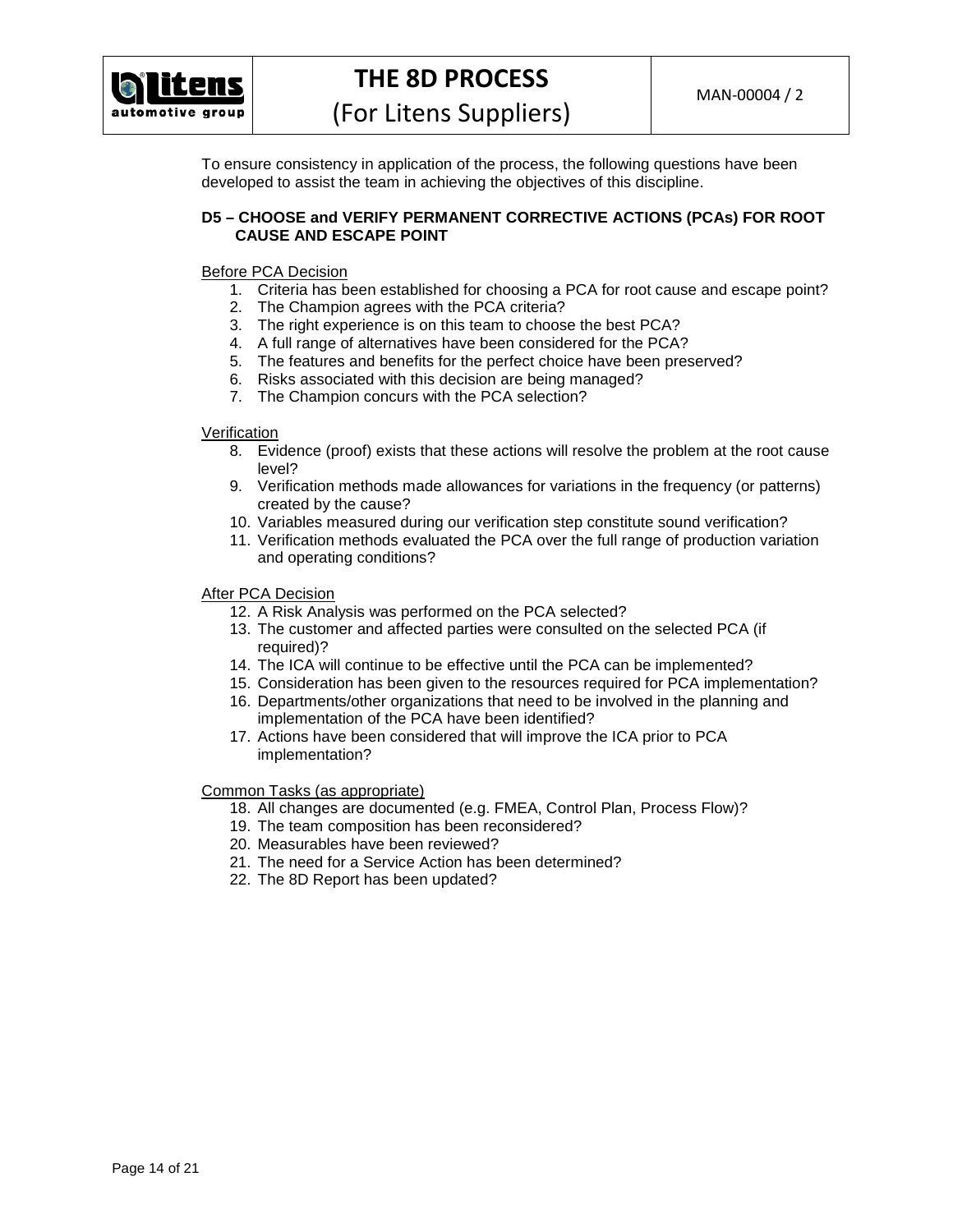

## **D5 – CHOOSE and VERIFY PERMANENT CORRECTIVE ACTIONS (PCAs) FOR ROOT CAUSE AND ESCAPE POINT**



8D D5 Revision Date: 10/25/2005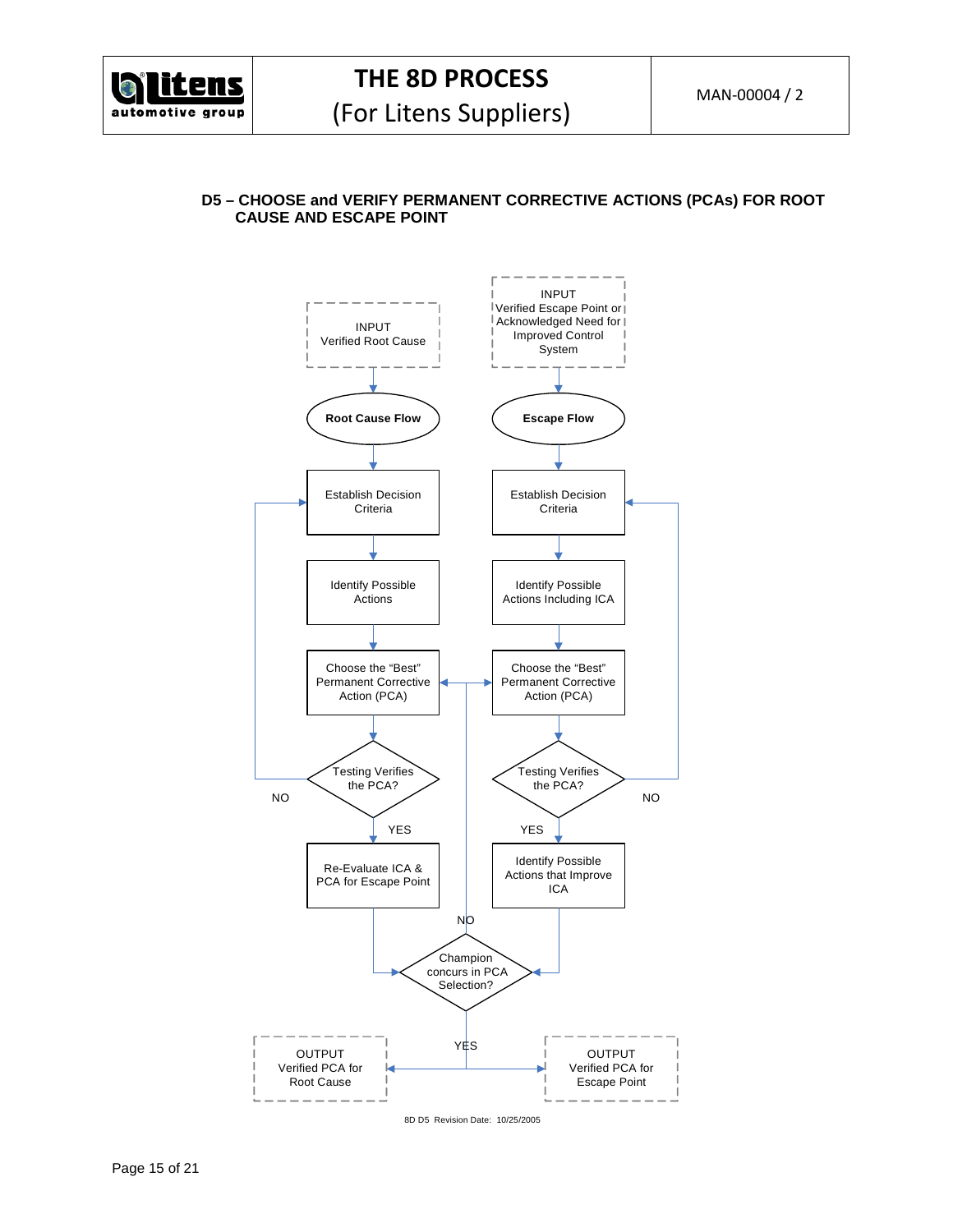

To ensure consistency in application of the process, the following list of questions have been developed to assist the team in achieving the objectives of this discipline.

## **D6 – IMPLEMENT AND VALIDATE PERMANENT CORRECTIVE ACTIONS (PCAs)**

Planning / Problem Prevention

- 1. The need for PCA implementation support from other departments/organizations has been evaluated?
- 2. Representatives of those departments/other organizations are on our team to plan and implement the PCA?
- 3. Consideration was made to the need for customer and/or supplier involvement?
- 4. The responsible party for customer and/or supplier planning has been identified (if required)?
- 5. An action plan has been defined (responsibilities assigned; timing established; required support determined)?
- 6. Resources necessary to implement this plan have been identified?
- 7. Consideration (Problem Prevention Planning) has been given to what could go wrong for each step of the plan and what can be done to prevent these troubles from developing?
- 8. Appropriate contingent actions have been developed in case prevention efforts are unsuccessful?
- 9. The triggers (date or event) for the contingent actions have been identified?
- 10. Progress to the plan until completion is being effectively monitored?
- 11. Included in the plan is a date when the ICA will be removed?
- 12. The plan has been communicated to those that have a need to know?
- 13. Training required for plan implementation has been determined?
- 14. The Champion agrees with the plan?
- 15. Measurable(s) have been identified for validating the outcome of the PCA (precustomer and customer)?

## Validation

- 16. The ICA has been discontinued?
- 17. Validation measurables have proven that the unwanted effect has been totally eliminated?
- 18. Long-term results are continuing to be monitored?
- 19. The customer has provided confirmation that the PCA is effective?

- 20. All changes are documented (e.g. FMEA, Control Plan, Process Flow)?
- 21. The team composition has been reconsidered?
- 22. Measurables have been reviewed?
- 23. The need for a Service Action has been determined?
- 24. The 8D Report has been updated?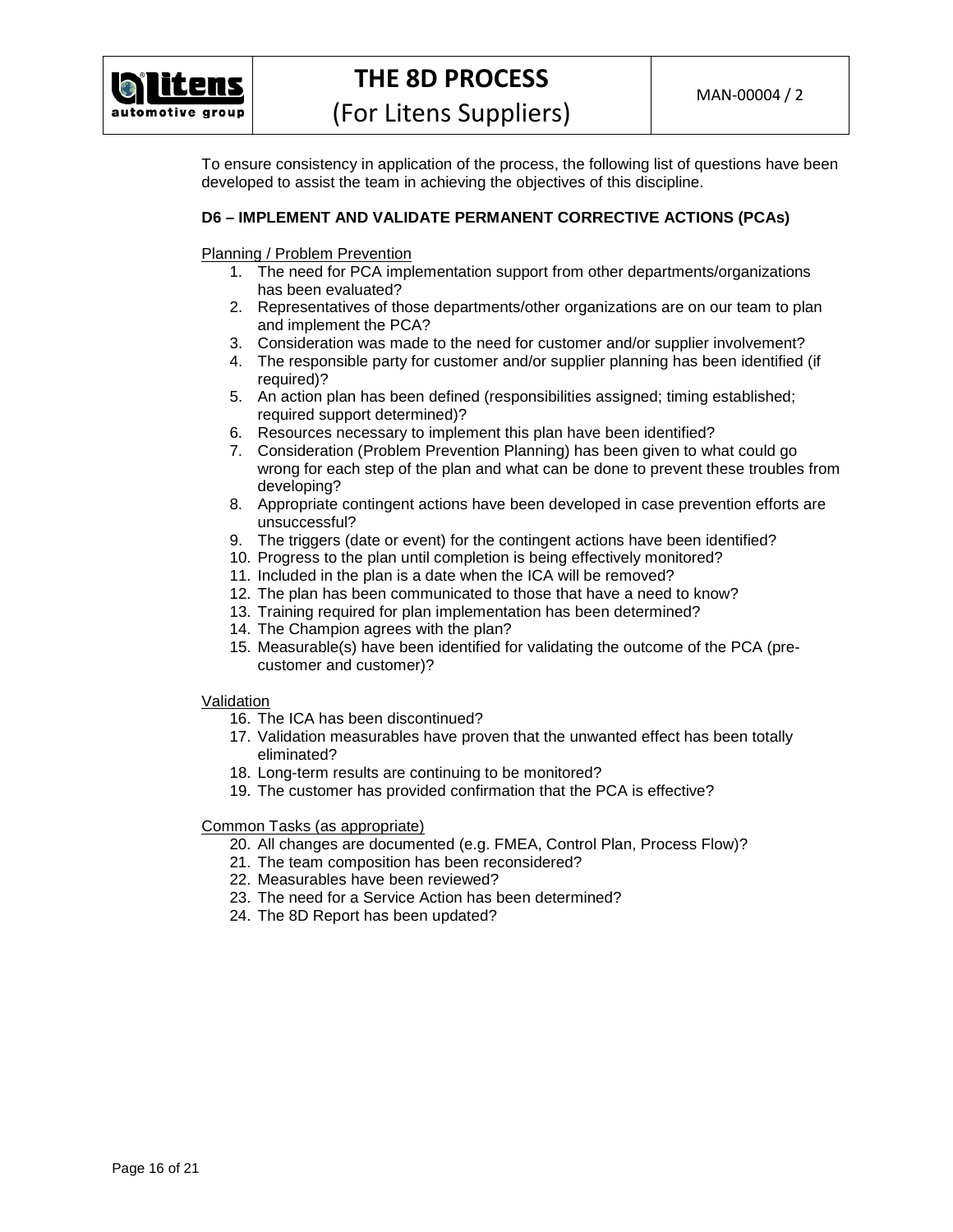

## **D6 – IMPLEMENT AND VALIDATE PERMANENT CORRECTIVE ACTIONS (PCAs**

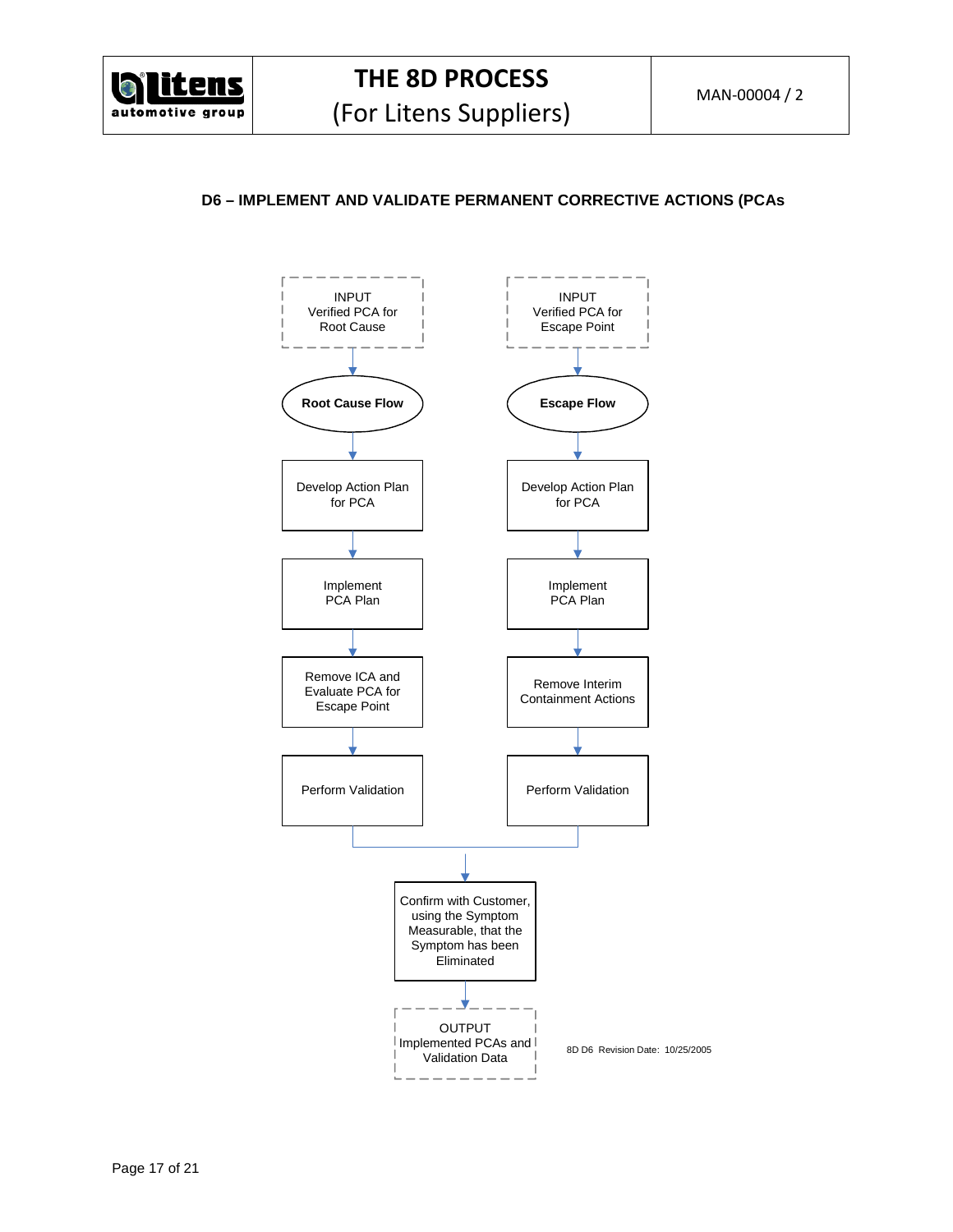

To ensure consistency in application of the process, the following list of questions have been developed to assist the team in achieving the objectives of this discipline.

## **D7 – PREVENT RECURRENCE**

## Problem History

- 1. How and where this problem entered the process has been identified?
- 2. Why the problem occurred there and why it was not detected has been confirmed?
- 3. We have considered whether confusion or lack of knowledge contributed to the creation of this root cause and/or escape?
- 4. Policies, methods, procedures and/or systems have been identified that allowed this problem to occur and escape?
- 5. If Ban-Aid fixes in the process have been identified, where they are located and what they are compensating for has been determined?
- 6. Affected parties have been identified?

## Prevent Actions (this problem and similar problems)

- 7. Policies, methods, procedures and/or systems have been identified that need to be done differently to prevent recurrence of the root cause and escape?
- 8. Evidence evaluated to determine the need for a Process Improvement Approach (i.e. RAPID, Focused Improvement, Re-engineering)?
- 9. Individuals and/or organizations have been identified that are responsible for design improvements in any of the systems, policies, methods and/or procedures that resulted in this root cause and escape?
- 10. The best way to trial run these improvements has been determined?
- 11. Practices needing standardization have been identified?
- 12. Plans have been written to coordinate prevent actions and standardize the practices?
- 13. The Champion concurs with the identified prevent actions and plans?
- 14. A method for communicating to those affected by the changes in the new practice has been determined?
- 15. The new practices have been standardized?
- 16. Progress check points have been defined to assess system improvements?

## Systemic Prevent Recommendations

- 17. The management policies, systems or procedures that allowed this problem to occur or escape and that are beyond the scope of the current champion have been identified?
- 18. Responsibility for these practices that are beyond the scope of the current champion have been established?
- 19. The current Champion agrees with the Systemic Prevent Recommendation of the Team?

## Lessons Learned

20. Appropriate Technical lessons learned have been developed and documented?

- 21. All changes are documented (e.g. FMEA, Control Plan, Process Flow)?
- 22. The team composition has been reconsidered?
- 23. Measurables have been reviewed?
- 24. The need for a Service Action has been determined?
- 25. Th 8D Report has been updated?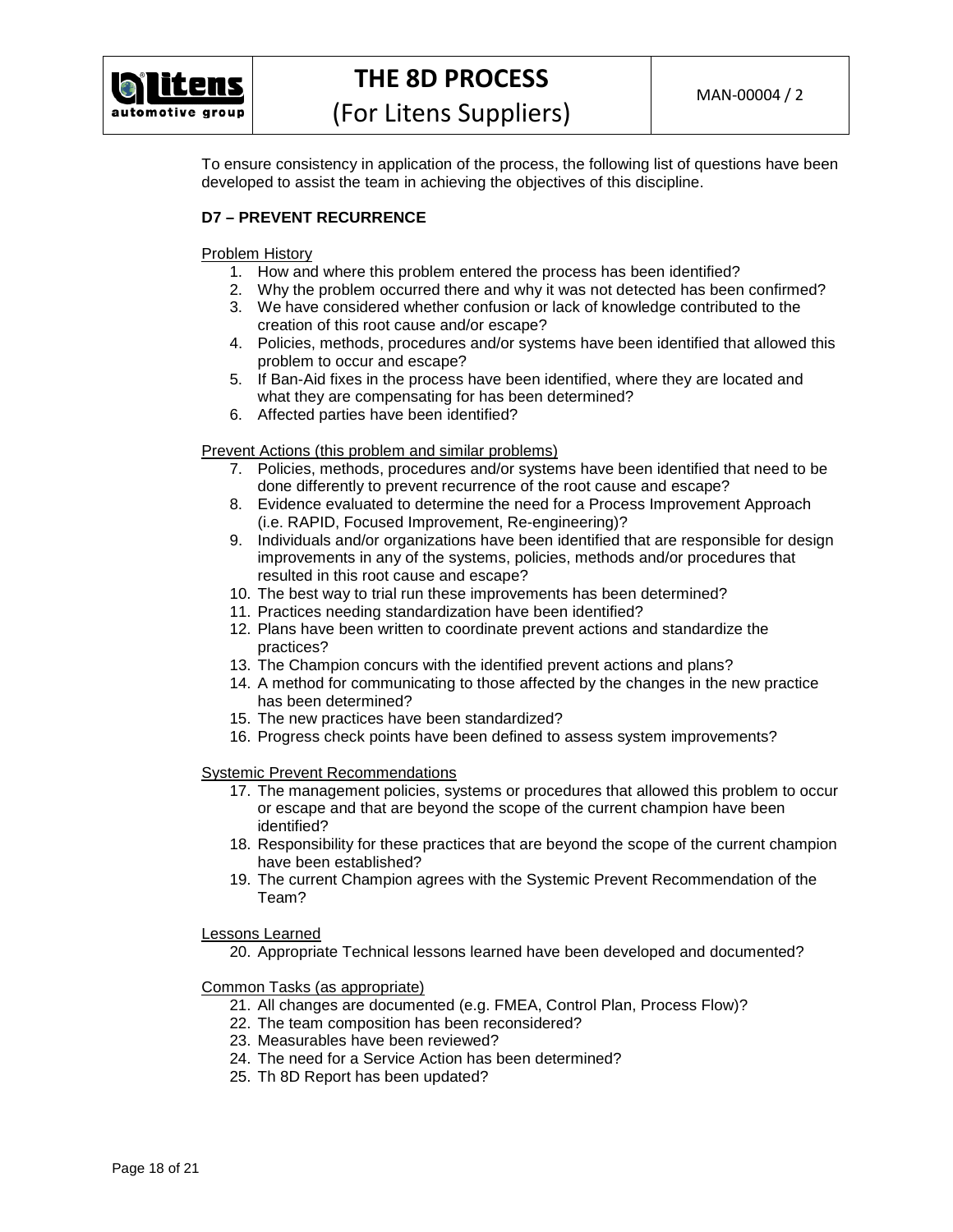

## **D7 – PREVENT RECURRENCE**

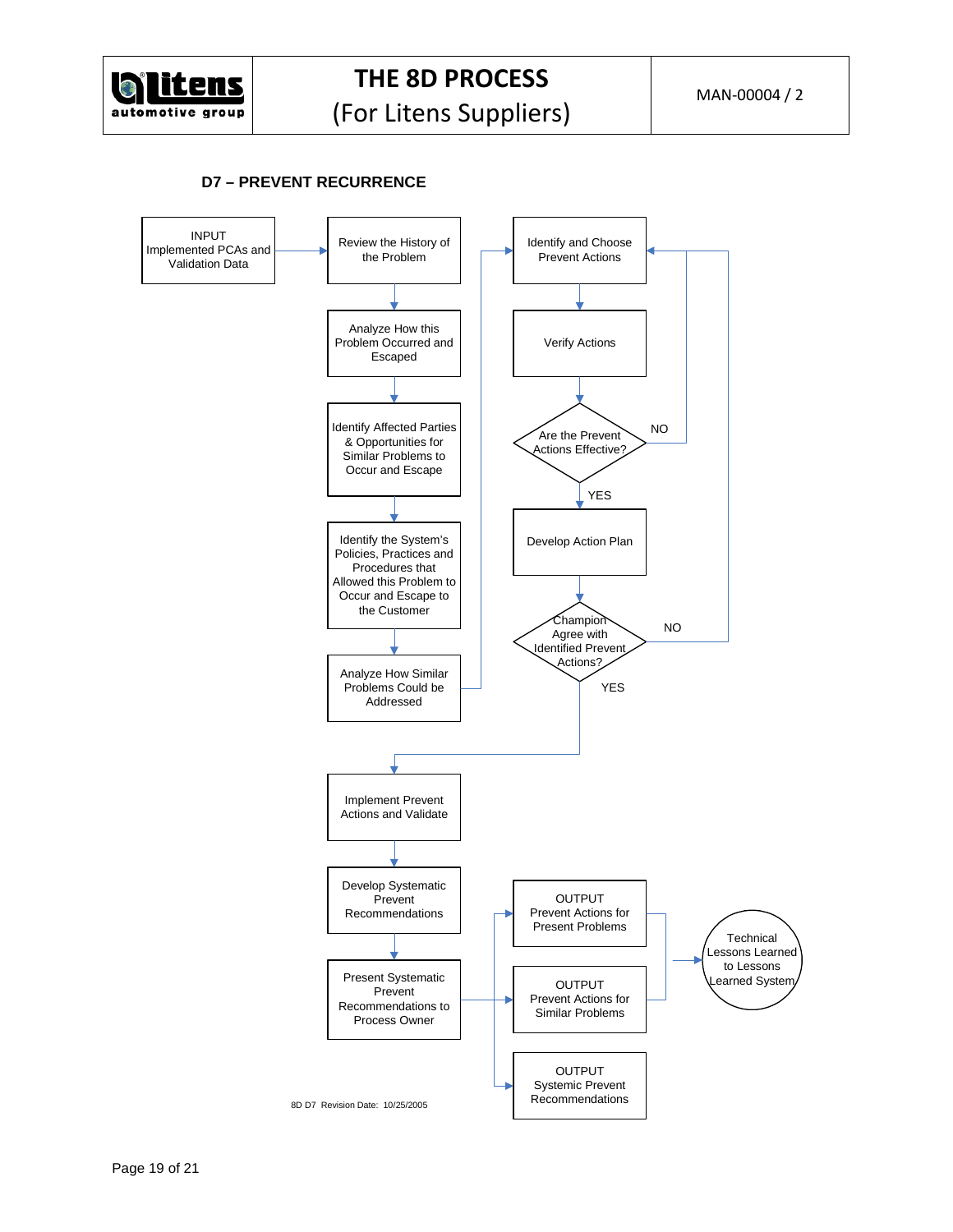

To ensure consistency in application of the process, the following list of questions have been developed to assist the team in achieving the objectives of this discipline.

## **D8 – RECOGNIZE TEAM and INDIVIDUAL CONTRIBUTIONS**

#### 8D Report

- 1. The 8D report has been updated and published?
- 2. All who have a need to know, including the customer, have been informed of the status of this 8D?
- 3. The 8D report and attachments are retained in the historical file system?

#### Recognition Planning

- 4. All current and past team members are being recognized?
- 5. Significant contributions by individual team members have been identified?
- 6. The opportunities have been evaluated to provide recognition from leader to team, team member to team member, team to leader, team to champion?
- 7. Different ways to communicate the recognition message have been considered?
- 8. Contributions by non-team members to the 8D have been considered for recognition?

#### Recognition Implementation

- 9. Opportunities for team publicity considered (e.g. company newsletter)?
- 10. The recognition satisfies the fit, focus, timely criteria?
- 11. D8 is intended to be positive. The chance that it might backfire and turn into negative has been considered and guarded against?

## Lessons Learned

12. Team process has been evaluated and lessons learned identified?

## Warming Down

- 13. All unfinished business has now been finalized?
- 14. Each person has had an opportunity to express appreciation to the other team members?
- 15. Each person has made a final statement?
- 16. The team has appropriately celebrated?